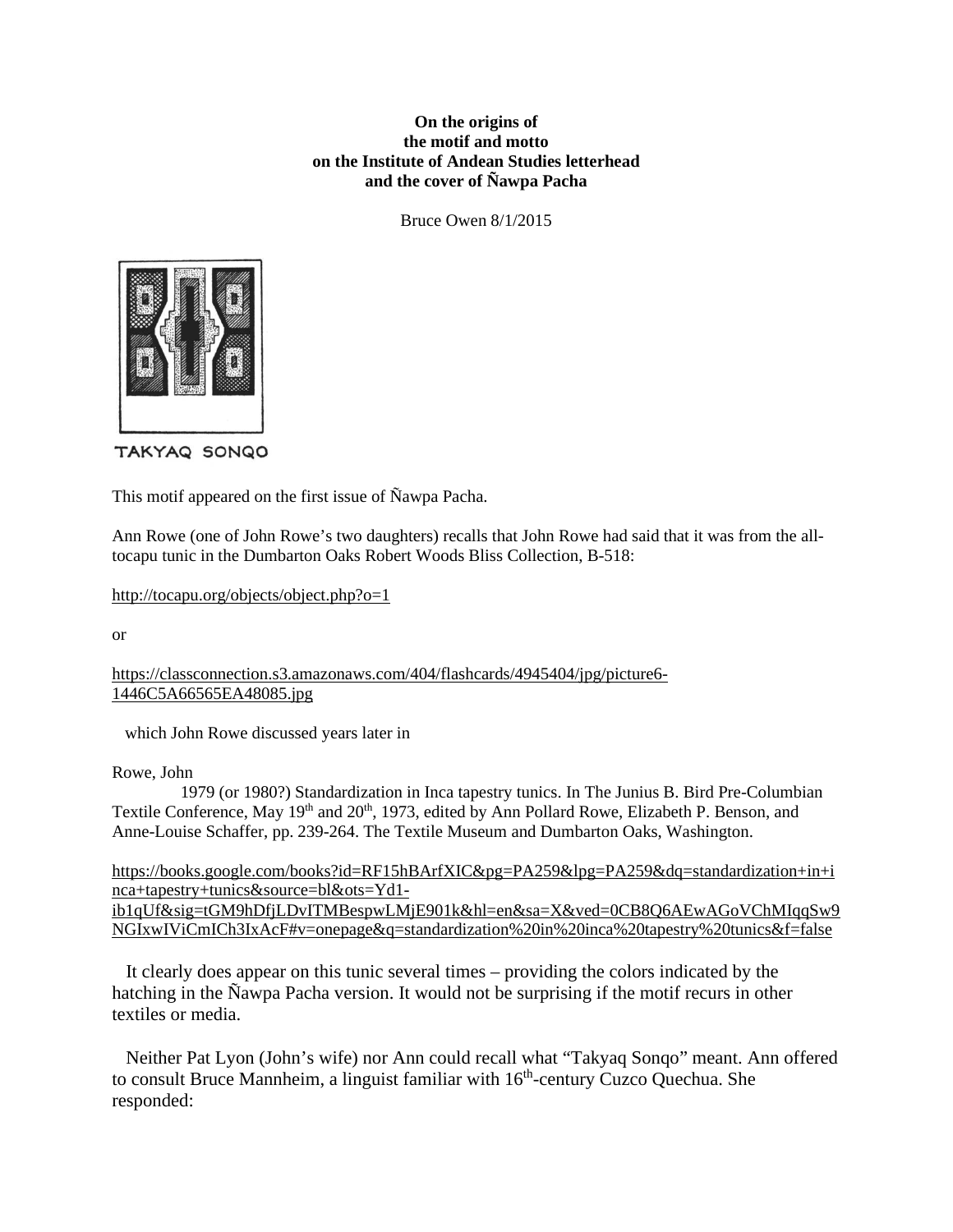I heard from Bruce Mannheim, but I also looked more carefully in Gonzalez Holugin's 1608 dictionary, of which I have a cheap Ecuadorian edition. Dad was of course the one who introduced me to this dictionary.

Gonzalez Holguin says that takyak soncco means "perseuerante constante firme, o fixo". So something like persevering firmly or persevering with resolve...

He also says that pacha is "tiempo suelo lugar", so time is the first meaning, at least in 1608. Ñaupa ñaupa pacha is "antiguamente en tiempos pasados" (maybe the repeat makes it an adverb?). So Kathe's translation of "antiquity" is fine. Old dirt is not necessarily inappropriate for archaeology though... Maybe Dad liked the ambiguity.

In a later message, she wrote:

I heard again from Bruce Mannheim, who says that the difference between GH and his own translation is that between translating into Spanish or English. He translates takyaq as "firm" and sonqo as the essence of a person (or another being), so it would mean "firm of being" or some such. But it is of course possible that Dad got the phrase directly from GH, along with its translated meaning. It fits him either way. I will also try to ask Dolly sometime soon if she remembers what Dad had in mind.

In a yet later message, she wrote:

Dolly didn't remember about takyak sonqo but she said that Nawpa Pacha was "ancient times".

I summarized these findings in the Secretary's report at the 2016 annual meeting. Two days later, Kathe Schreiber and John Rick sorted through boxes of old IAS records. Kathe found more about the logo and motto:

From: Katharina Schreiber [mailto:kschreiber@anth.ucsb.edu] Sent: Sunday, January 10, 2016 6:47 PM To: ias-board@andeanstudies.org Subject: [IAS-Board] something interesting...

In our adventures wandering through the past today, I came across a letter written from Pat to Ed Franquemont, who had apparently asked about the origin of the Institute logo and slogan. I found this especially interesting given Bruce's presentation at the business meeting on Friday, so I though you all would be interested in her response, since she is quoting John directly:

Letter from PJL to Ed M. Franquemont, dated October 24, 1984, quoting a letter from John Rowe (dated July 4, 1984—Cuzco):

 "The design for the Institute logo is from one of the squares of the fancy uncu at Dumbarton Oaks. I thought it looked a little bit like a sun appearing through a cleft. The